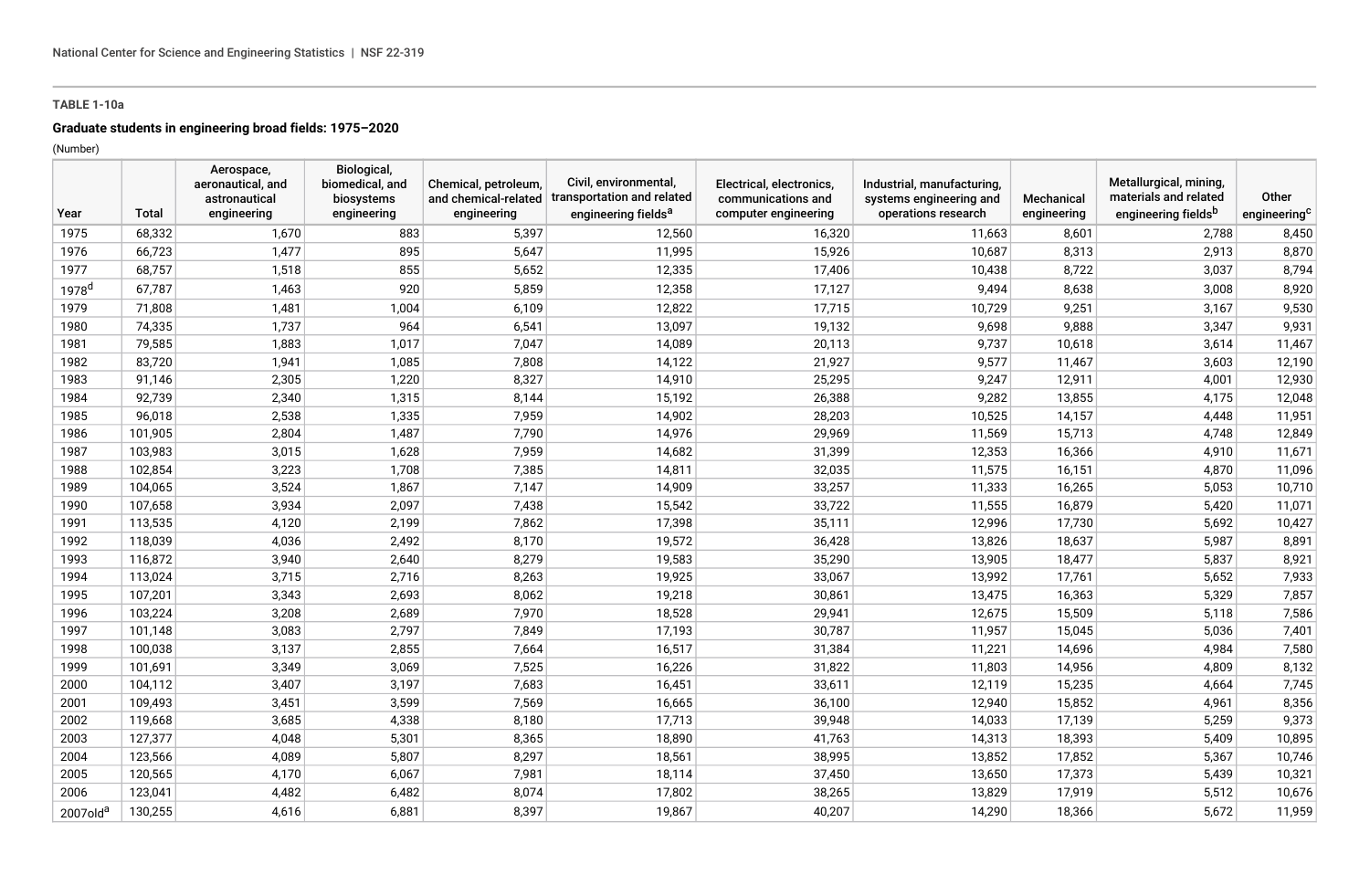## **TABLE 1-10a**

#### **Graduate students in engineering broad fields: 1975–2020**

(Number)

| Year                 | <b>Total</b> | Aerospace,<br>aeronautical, and<br>astronautical<br>engineering | Biological,<br>biomedical, and<br>biosystems<br>engineering | Chemical, petroleum,<br>and chemical-related<br>engineering | Civil, environmental,<br>transportation and related<br>engineering fields <sup>a</sup> | Electrical, electronics,<br>communications and<br>computer engineering | Industrial, manufacturing,<br>systems engineering and<br>operations research | Mechanical<br>engineering | Metallurgical, mining,<br>materials and related<br>engineering fieldsb | Other<br>engineering <sup>c</sup> |
|----------------------|--------------|-----------------------------------------------------------------|-------------------------------------------------------------|-------------------------------------------------------------|----------------------------------------------------------------------------------------|------------------------------------------------------------------------|------------------------------------------------------------------------------|---------------------------|------------------------------------------------------------------------|-----------------------------------|
| 2007new <sup>a</sup> | 131,676      | 4,616                                                           | 6,904                                                       | 8,598                                                       | 16,071                                                                                 | 40,588                                                                 | 14.474                                                                       | 18,347                    | 5,536                                                                  | 16,542                            |
| 2008                 | 137,856      | 4,902                                                           | 7,339                                                       | 8,901                                                       | 16,931                                                                                 | 41,164                                                                 | 15,692                                                                       | 19,585                    | 5,829                                                                  | 17,513                            |
| 2009                 | 144,677      | 5,266                                                           | 7,904                                                       | 9,378                                                       | 18,638                                                                                 | 41,218                                                                 | 15,825                                                                       | 21,243                    | 6,175                                                                  | 19,030                            |
| 2010                 | 149,241      | 5,540                                                           | 8,497                                                       | 9,963                                                       | 19,559                                                                                 | 41,336                                                                 | 15,205                                                                       | 22,509                    | 6,693                                                                  | 19,939                            |
| 2011                 | 146,501      | 5,691                                                           | 9,175                                                       | 10,129                                                      | 19,596                                                                                 | 41,580                                                                 | 14,494                                                                       | 21,883                    | 7,149                                                                  | 16,804                            |
| 2012                 | 148,385      | 5,069                                                           | 9,157                                                       | 10,747                                                      | 19,922                                                                                 | 42,347                                                                 | 14,469                                                                       | 23,088                    | 7,341                                                                  | 16,245                            |
| 2013                 | 153,049      | 5,181                                                           | 9,198                                                       | 11,307                                                      | 20,110                                                                                 | 45,562                                                                 | 14,363                                                                       | 24,087                    | 7,501                                                                  | 15,740                            |
| $2014$ olde          | 162,013      | 5,116                                                           | 9,510                                                       | 11,909                                                      | 20,660                                                                                 | 50,051                                                                 | 14,659                                                                       | 25,508                    | 7,869                                                                  | 16,731                            |
| 2014new <sup>e</sup> | 164,488      | 5,116                                                           | 9,510                                                       | 11,926                                                      | 20,789                                                                                 | 51,909                                                                 | 14,845                                                                       | 25,651                    | 7,914                                                                  | 16,828                            |
| 2015                 | 169,354      | 5,345                                                           | 9,761                                                       | 12,029                                                      | 20,978                                                                                 | 52,940                                                                 | 16,284                                                                       | 27,314                    | 8,148                                                                  | 16,555                            |
| 2016                 | 168,443      | 5,416                                                           | 10,208                                                      | 12,049                                                      | 20,569                                                                                 | 50,062                                                                 | 16,200                                                                       | 27,898                    | 8,484                                                                  | 17,557                            |
| 2017oldb             | 166,819      | na                                                              | na                                                          | na                                                          | na                                                                                     | na                                                                     | na                                                                           | na                        | na                                                                     | na                                |
| 2017new <sup>b</sup> | 165,581      | 5,708                                                           | 11,116                                                      | 11,744                                                      | 21,132                                                                                 | 47,752                                                                 | 15,905                                                                       | 27,428                    | 7,082                                                                  | 17,714                            |
| 2018                 | 163,301      | 5,848                                                           | 11,763                                                      | 11,414                                                      | 20,461                                                                                 | 46,227                                                                 | 15,987                                                                       | 26,593                    | 7,216                                                                  | 17,792                            |
| 2019                 | 164,004      | 6,255                                                           | 12,358                                                      | 10,938                                                      | 19,625                                                                                 | 46,754                                                                 | 15,674                                                                       | 26,108                    | 7,083                                                                  | 19,209                            |
| 2020                 | 157,729      | 6,971                                                           | 12,775                                                      | 10,554                                                      | 18,304                                                                                 | 43,032                                                                 | 14,869                                                                       | 25,782                    | 7,181                                                                  | 18,261                            |
| Master's<br>students |              |                                                                 |                                                             |                                                             |                                                                                        |                                                                        |                                                                              |                           |                                                                        |                                   |
| 2017new <sup>p</sup> | 96,756       | 3,322                                                           | 4,108                                                       | 4,208                                                       | 13,506                                                                                 | 29,816                                                                 | 12,272                                                                       | 16,279                    | 2,427                                                                  | 10,818                            |
| 2018                 | 93,064       | 3,342                                                           | 4,282                                                       | 3,815                                                       | 12,729                                                                                 | 28,108                                                                 | 12,389                                                                       | 15,434                    | 2,395                                                                  | 10,570                            |
| 2019                 | 91,939       | 3,701                                                           | 4,424                                                       | 3,274                                                       | 11,873                                                                                 | 28,177                                                                 | 11,912                                                                       | 14,861                    | 2,266                                                                  | 11,451                            |
| 2020                 | 86,450       | 4,326                                                           | 4,536                                                       | 2,942                                                       | 10,819                                                                                 | 25,312                                                                 | 11,030                                                                       | 14,305                    | 2,299                                                                  | 10,881                            |
| Doctoral<br>students |              |                                                                 |                                                             |                                                             |                                                                                        |                                                                        |                                                                              |                           |                                                                        |                                   |
| 2017newh             | 68,825       | 2,386                                                           | 7,008                                                       | 7,536                                                       | 7,626                                                                                  | 17,936                                                                 | 3,633                                                                        | 11,149                    | 4,655                                                                  | 6,896                             |
| 2018                 | 70,237       | 2,506                                                           | 7,481                                                       | 7,599                                                       | 7,732                                                                                  | 18,119                                                                 | 3,598                                                                        | 11,159                    | 4,821                                                                  | 7,222                             |
| 2019                 | 72,065       | 2,554                                                           | 7,934                                                       | 7,664                                                       | 7,752                                                                                  | 18,577                                                                 | 3,762                                                                        | 11,247                    | 4,817                                                                  | 7,758                             |
| 2020                 | 71,279       | 2,645                                                           | 8,239                                                       | 7,612                                                       | 7,485                                                                                  | 17,720                                                                 | 3,839                                                                        | 11,477                    | 4,882                                                                  | 7,380                             |

na = not applicable; data were not collected at this level of detail in the year shown.